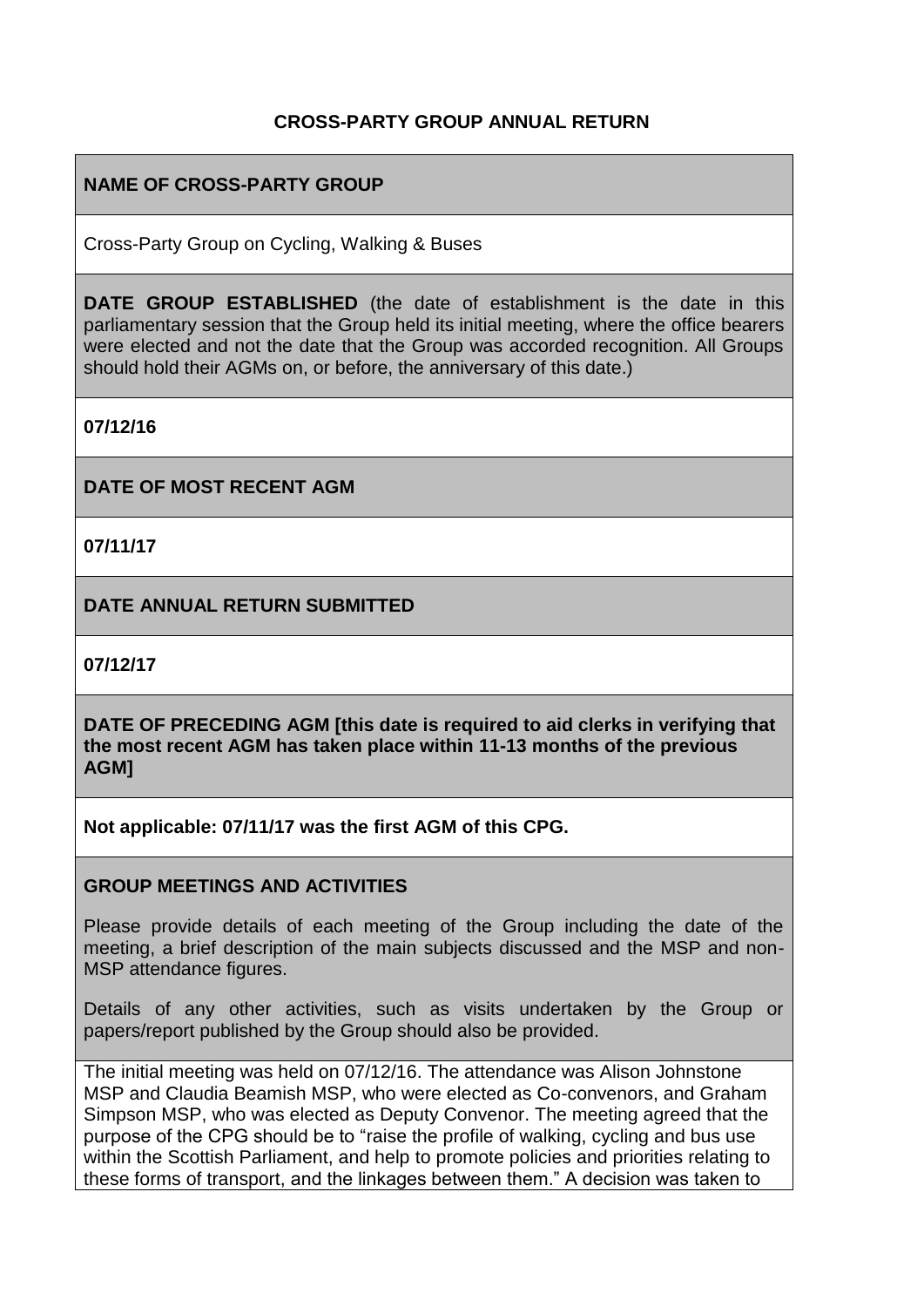seek the Parliament's approval for the establishment of the CPG.

Having received the approval of the Parliament, the second meeting was held on 01/03/17. Four MSPs and nine non-MSPs were present. Transform Scotland was agreed as providing Secretariat to the CPG. There was wide discussion as to the future business of the CPG, and decisions were taken as to which topics and speakers would be appropriate for future meetings.

The third meeting was held on 27/06/17. Four MSPs and 21 non-MSPs were present. The meeting received presentations from Tom Davy (Head of Bus & Local Transport Policy, Transport Scotland) and Pete Grant (Team Leader, Bus Policy, Transport Scotland) on the topic of the Scottish Government's forthcoming Transport Bill, and from Daisy Narayanan (Deputy Director, Sustrans Scotland) on the topic of the Scottish Government's Active Travel Task Force.

The fourth meeting was held on 07/11/17. Four MSPs and 13 non-MSPs were present. The meeting received presentations from Inspector Vincent Fisher & PC Dominic Doyle (Police Scotland) on 'Operation Close Pass'; Stuart Hay (Director, Living Streets Scotland) on the theme of 'the use and purpose of streets'; and Mark Ruskell MSP on his Proposed Restricted Roads (20mph Limit) (Scotland) Bill. It was agreed that the next meeting of the group be held in early 2018.

# **MSP MEMBERS OF THE GROUP**

Please provide names and party designation of all MSP members of the Group.

Alison Johnstone MSP (Green) (Co-convenor)

Claudia Beamish MSP (Labour) (Co-convenor)

Graham Simpson MSP (Conservative) (Deputy Convenor)

Mark Ruskell MSP (Green)

Richard Lockhead MSP (SNP)

Gail Ross MSP (SNP)

## **NON-MSP MEMBERS OF THE GROUP**

For organisational members please provide only the name of the organisation, it is not necessary to provide the name(s) of individuals who may represent the organisation at meetings of the Group.

| <b>Individuals</b> | Richard Doherty (office of Alison Johnstone)<br><b>Professor Tom Rye</b>               |
|--------------------|----------------------------------------------------------------------------------------|
| Organisations      | <b>Transform Scotland</b><br><b>Living Streets Scotland</b><br><b>Cycling Scotland</b> |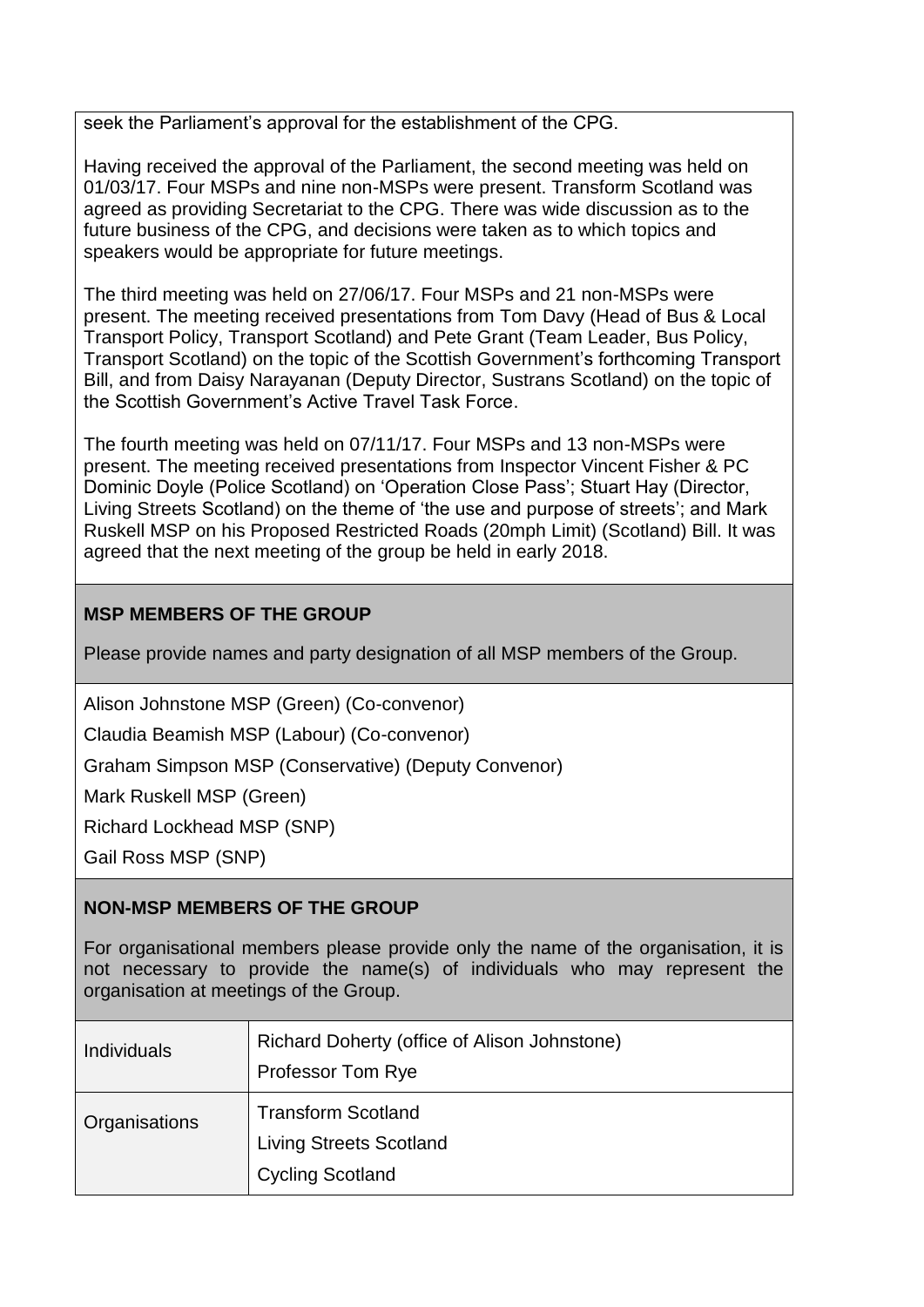| <b>Cycling UK Scotland</b>              |
|-----------------------------------------|
| Paths for All                           |
| <b>Sustrans Scotland</b>                |
| <b>Spokes</b>                           |
| Confederation of Passenger Transport UK |
| <b>Transport Focus</b>                  |
| GoBike Strathclyde Cycle Campaign       |
| <b>Ramblers Scotland</b>                |
| <b>Causey Development Trust</b>         |
| Stagecoach UK Bus                       |

#### **GROUP OFFICE BEARERS**

Please provide names for all office bearers. The minimum requirement is that two of the office bearers are MSPs and one of these is Convener – beyond this it is a matter for the Group to decide upon the office bearers it wishes to have. It is permissible to have more than one individual elected to each office, for example, coconveners or multiple deputy conveners.

| Convener               | Alison Johnstone MSP (Co-convenor)<br>Claudia Beamish MSP (Co-convenor) |
|------------------------|-------------------------------------------------------------------------|
| <b>Deputy Convener</b> | <b>Graham Simpson MSP</b>                                               |
| Secretary              | <b>Transform Scotland</b>                                               |
| <b>Treasurer</b>       | N/A                                                                     |

## **FINANCIAL BENEFITS OR OTHER BENEFITS RECEIVED BY THE GROUP**

Please provide details of any financial or material benefit(s) received from a single source in a calendar year which has a value, either singly or cumulatively, of more than £500. This includes donations, gifts, hospitality or visits and material assistance such as secretariat support.

Details of material support should include the name of the individual providing support, the value of this support over the year, an estimate of the time spent providing this support and the name of the organisation that this individual is employed by / affiliated to in providing this support.

Groups should provide details of the date on which the benefit was received, the value of the benefit and a brief description of the benefit.